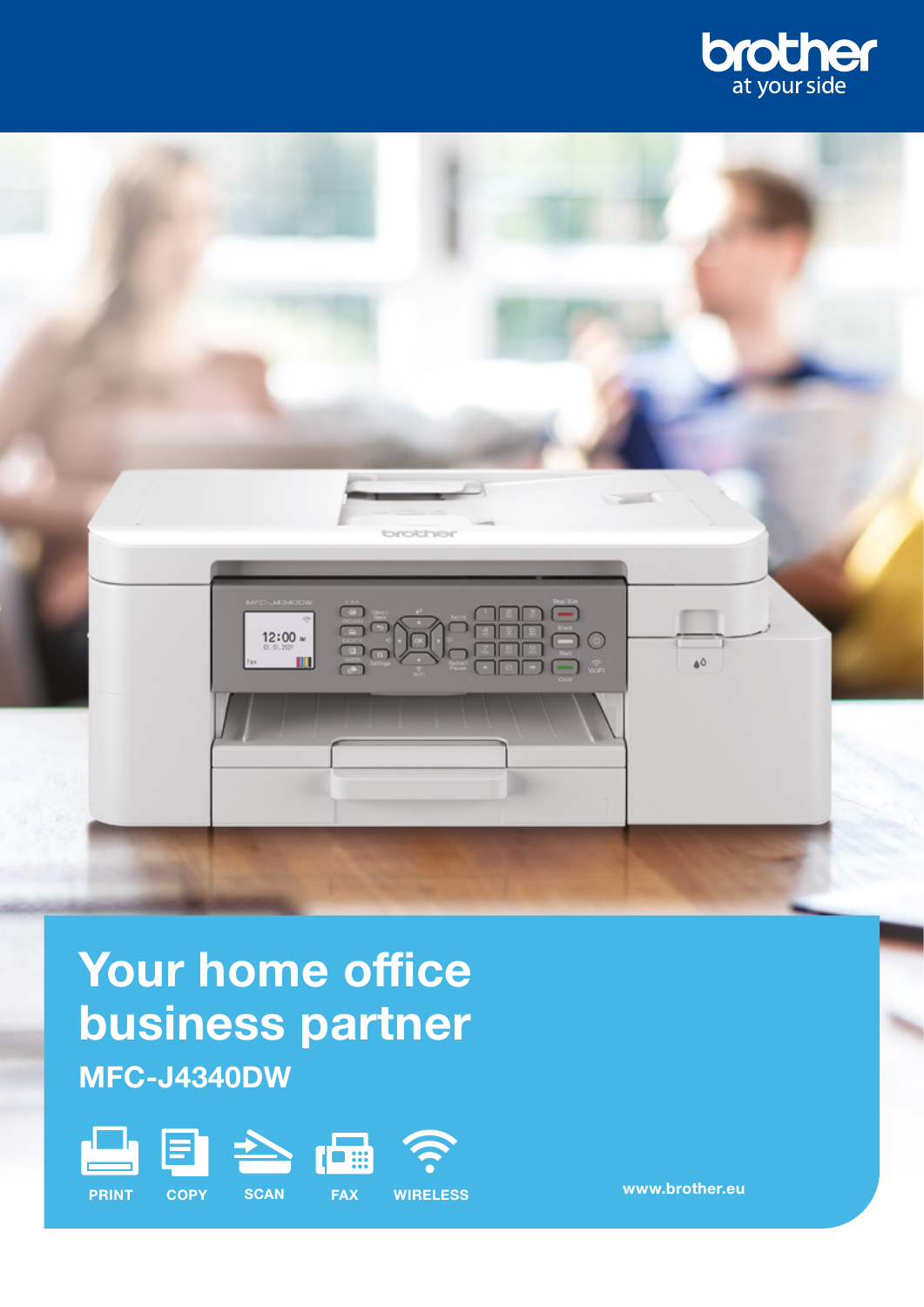## All-in-one wireless colour inkjet printer

The MFC-J4340DW is a powerful device offering high quality print, copy, scan and fax functionality. Enjoy a range of connectivity options for increased productivity with the 20-sheet automatic document feeder. Print without interruption, with large yield cartridges that allow you to print more. Combining a truly multifunctional device and a compact, robust built shell - it really is the perfect home office business partner.

## MFC-J4340DW



- Key Features: Wireless connectivity
	- Mobile compatible download app: 'Brother Mobile Connect'
	- 20 sheet automatic document feeder
	- Automatic 2-sided printing
	- Enclosed paper tray holding up to 150 sheets
	- Print speeds of up to 20 images per minute
	- 4.5cm colour LCD display

### Your home office business partner

There are many ways this robust, yet stylish machine will make your home-working life easier. Firstly, with large yield cartridges enabling you to print more pages, you don't need to replenish the ink as often - therefore saving you money. Additionally, with several connectivity options you don't need to be at your desk to send a print job, or even check ink levels. With the 20-sheet automatic document feeder, you can leave your multi-page document to scan while you focus on other tasks. On top of this, with fast print speeds and an easy to navigate colour LCD display, you're sure to work faster and better.

### Work connected, always

You don't just need to be sat at your desk, or even near the printer to use the MFC-J4340DW. With the range of connectivity options available, you can print anywhere in your house or office – and even from your mobile phone. By downloading the Brother Mobile Connect app you can access an array of features – from sending print jobs, to checking your ink levels and ordering replenishments when necessary.

### User friendly device, for all

With its 4.5cm LCD colour display and simple-to-use navigation buttons, finding your way around the MFC-J4340DW will be simple for everyone. Even the sophisticated features such as automatic document feeding is simply activated at the touch of a button. This device is designed to improve your working processes and enable improved productivity.

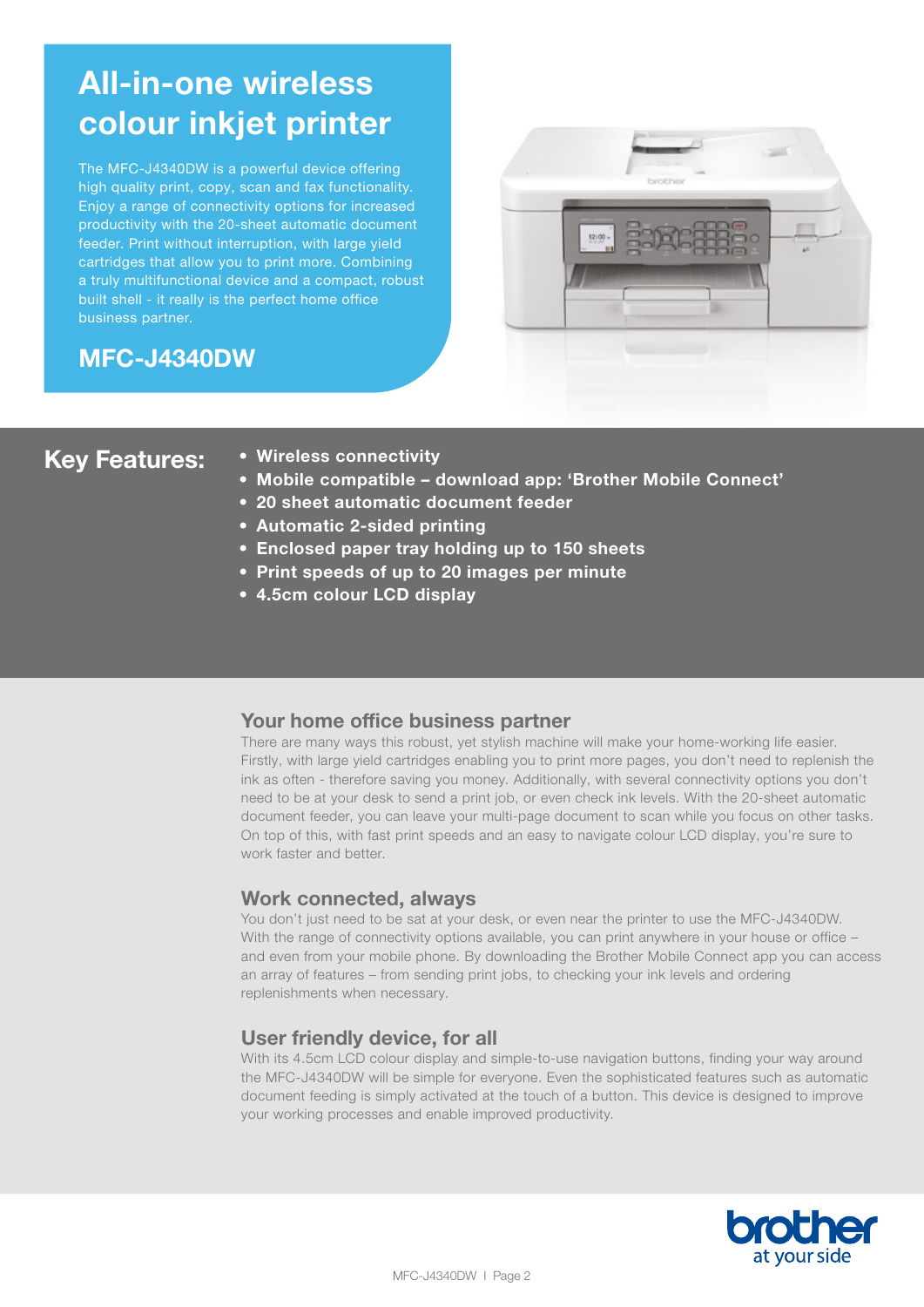General CPU speed 576MHz

> **Display** 4.5cm LCD display

150 sheets (80g/m2 )

5 x 8"), Photo-2L (127 x 178mm/5 x 7"), C5 Envelope, Com-10, DL Envelope, Monarch,

Standard Tray

( 17-58 lb. )

Output Paper Capacity 100 sheets (80 g/m2 )

Media Sizes/Standard Tray A4, LTR, LGL, EXE, A5, A6, Photo (102 x 152mm/4 x 6"), Indexcard (127 x 203mm/

Photo-L (89 x 127mm/3.5 x 5"), Folio, Mexico Legal, India Legal

Plain, Inkjet, Glossy(cast/resin), Recycled & 64-220g/m2

Media Types & Weights/

Memory Capacity 128MB

Ink Page Gauge Yes

Paper Input/ADF 20 pages (80g/m2 )

Media Sizes/ADF (width/length) 148/148mm to 215.9/355.6mm (5.8/5.8" to 8.5/14.0") \*Documents that are longer than 11.7 in. (297mm) must be fed one page at a time.

Media Types & Weights/ADF Plain, Recycled & 64-90g/m2 (17-24lb.)

Media Sizes/Scanner Glass (width/length) up to 215.9/297mm (up to 8.5/11.7")

Paper Input/Manual Feed Slot 1 sheet

Media Sizes/Manual Feed Slot

A4, LTR, LGL, EXE, A5, A6, Photo (102 x 152mm/4 x 6"), Indexcard (127 x 203mm/ 5 x 8"), Photo-2L (127 x 178mm/5x7"), C5 Envelope, Com-10, DL Envelope, Monarch, Photo-L (89 x 127mm/3.5 x 5"), Folio, Mexico Legal, India Legal

#### Media Types & Weights/ Manual Feed Slot

Plain, Inkjet, Glossy(cast/resin), Recycled & 64-300g/m2 (17-79 lb.)

Media Sizes/Auto Duplex <PC Print> A4/LTR/FXF/A5  $<$ Copy $>$ Letter/A4/A5/EXE

Media Types & Weights/ Auto Duplex

Plain, Recycled & 64-105g/m2 (17-28lb)

Print Print Speed<sup>1</sup> 20.0ipm mono / 19.0ipm colour

> First Print Out Time<sup>2</sup> 5.8 Secs Mono / 5.9 secs Colour

Duplex Print Speed (A4,LTR)<sup>1</sup> 11.0/10.0ipm

Resolution (horizontal x vertical) up to 1200 x 4800 dpi

#### Emulation GDI

Auto Duplex Print Yes (up to A4/LTR)

Quiet Mode Yes

### **Print Function** N-up Printing<sup>3</sup>

Reduce up to 2, 4, 9 or 16 A4 pages into just one A4 page Reduce up to 2, 4, 9 or 16 A4

pages into just one A4 page

Poster Printing4 Enlarge 1 A4 page into a poster using 4, 9, 16 or 25 A4 pages

Watermark Printing4

Watermark your documents with predefined text or with your own user-defined messages

#### ID Printing4

Add identification to your printed documents (date & time, short custom message or PC username)

Booklet Printing4

Print documents in A5 booklet format using manual 2-sided print

#### Print Profiles<sup>3</sup>

Store your favourite driver settings as profiles to easily recall them

#### Paper Standard Tray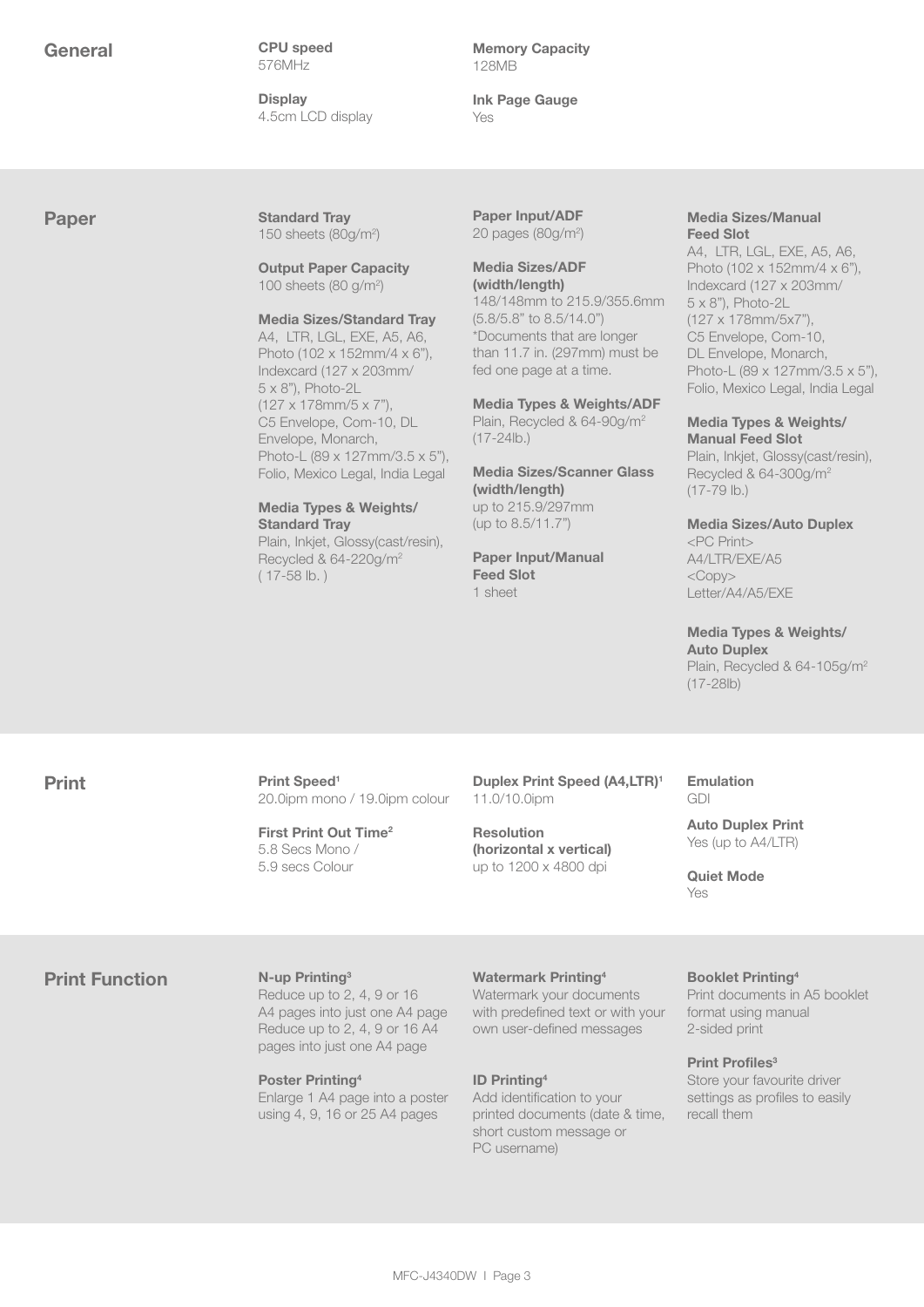Copy Copy Speed<sup>5</sup> 13.0 mono / 10.5 colour ipm

> First Copy Out Time<sup>6</sup> 10.5 secs mono / 13.0 secs colour

Duplex Copy Speed ESAT5 5.0ipm mono / 4.5ipm colour Resolution (horizontal x vertical)/Mono Print: Max. 1200 x 2400dpi Scan: Max. 1200 x 1200 dpi

Resolution (horizontal x vertical)/Color Print: Max. 1200 x 2400 dpi Scan: Max. 1200 x 600 dpi

Multiple Copy Up to 99

Multi Copy/Stack Yes

Reduction/Enlargement (%) 25 - 400 in 1% increments

N in 1 2in1/2in1(ID)/4in1

Poster Yes (3x3, 2X2, 2x1)

Scan Scanner Type CIS (Contact Image Sensor)

> Colour & Mono Scanning Yes

Scanning Speed Multiple sheets $10$ 17ipm mono / 7ipm colour

Resolution (horizontal x vertical)/Optical FB: 1200 x 2400dpi ADF: 1200 x 600dpi

Multi-page Scan to Single PDF files (Firm/PC) Yes (iPrint&Scan Desktop Only)

Auto Crop (Firm/PC) Yes (TWAIN only)

Base Color Removal (Firm/PC) Yes

#### Document Scanning width/ length

FB: 213.9mm (8.42in)/ 295mm (11.61in) ADF: 213.9mm (8.42in)/ 353.6mm (13.92in)

Color Depth (Input/Output) Color Depth 30bit color Processing (Input)

24 bit color Processing (Output) /256 levels per color Gray Scale 10bit color Processing (Input) 8bit color Processing (Output) /256 levels

#### Scan Functions Scan to/Image

Yes Scan to/OCR Yes

Scan to/Email Yes

Scan to/File Yes

Scan Drivers Windows<sup>®</sup>

TWAIN & WIA Windows® Windows<sup>®</sup> 10 Windows® 8 Windows® 11

Macintosh<sup>7</sup> **TWAIN** macOS 10.8.x or greater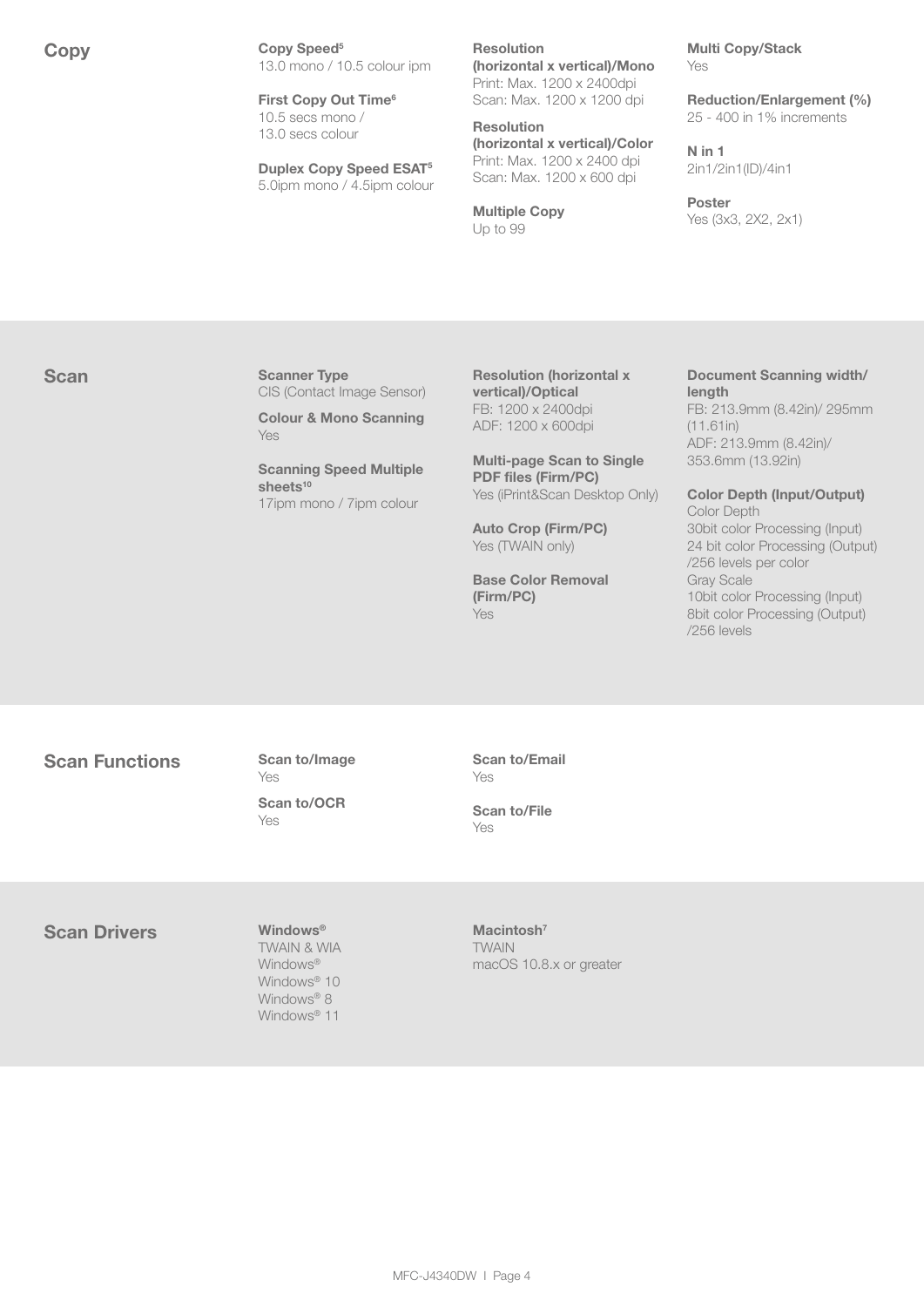Fax Modem Speed (bps) 14,400 (FAX)

> Color FAX/Document (Send/Receive) Yes/Yes (ITU-T color FAX)

PC Fax Send and Receive

Send and Receive faxes directly from your PC ( (Network/USB, Up to A4) \*NA for MAC)

Memory Transmission (ITU-T Test Chart #1/MMR) Up to 180 pages

Out-of-Paper Reception (ITU-T Test Chart #1/MMR) Up to 180 pages

Auto Reduction Yes - When receiving a single page document longer than A4 (297mm) the fax machine will automatically reduce the message to fit onto a single A4 sheet

#### **Broadcasting**

Yes - Send the same fax message up to 50 locations

#### Connectivity USB Interface

Hi-Speed USB 2.0

Wireless LAN (2.4GHz) Yes

Brother Mobile Connect<sup>7</sup> print scan copy preview machine settings

AirPrint Yes

Mopria<sup>7</sup> Yes

Brother Print Service Plugin<sup>7</sup> Yes

Cloud Web Connect (Connect with 3rd party services) Yes

Apps (Brother original services) Yes

#### Network & Security Wireless Network

IEEE 802.11b/g/n (Infrastructure) IEEE 802.11g/n (Wi-Fi Direct)

Wireless Security SSID (32 chr), WEP 64/128bit, WPA-PSK(TKIP/AES), WPA2-PSK(TKIP/AES)

#### Wireless Certification

 Wi-Fi Certification Mark License (WPA™/WPA2™ - Enterprise, Personal), Wi-Fi Protected Setup (WPS) Identifier Mark License, Wi-Fi CERTIFIED Wi-Fi Direct Wireless Network Security SSL/TLS (IPPS, HTTPS), 802.1x (EAP-FAST, PEAP, EAP-TLS, EAP-TTLS)

IP Filter IPv4

Protocols (IPv4) ARP, RARP, BOOTP, DHCP, APIPA(Auto IP), WINS/NetBIOS name resolution, DNS Resolver, mDNS, LLMNR responder, LPR/LPD, Custom Raw Port/ Port9100, IPP, SNMPv1/v2c, TFTP server, ICMP, Web Services (Print/Scan), SNTP Client,HTTP Server.

High yield cartridges<sup>8</sup> LC426XLBK – 6,000 pages LC426XLCMY – 5,000 pages

#### Protocols (IPv6)

NDP, RA, mDNS,LLMNR Responder, DNS Resolver, LPR/LPD,Custom Raw Port/ Port9100, IPP, SNMPv1/v2c, TFTP server, Web Services (Print/Scan), SNTP Client, ICMPv6, HTTP Server

Network Management

BRAdmin Windows Only (by download)

#### Embedded Web Server (EWS)

Yes (Recommend Browser: Internet Explorer 11/Edge (for Windows), Safari 10/11 (for Mac), Chrome (for Android), Chrome/Safari (for iOS) Recommend OS: 4.x or later (for Android), 10.x or later (for iOS))

### Supplies and **Accessories**

Standard yield cartridges<sup>8</sup> LC426BK – 3,000 pages LC426CMY – 1,500 pages

Note: product is shipped with LC426 cartridges<sup>11</sup>